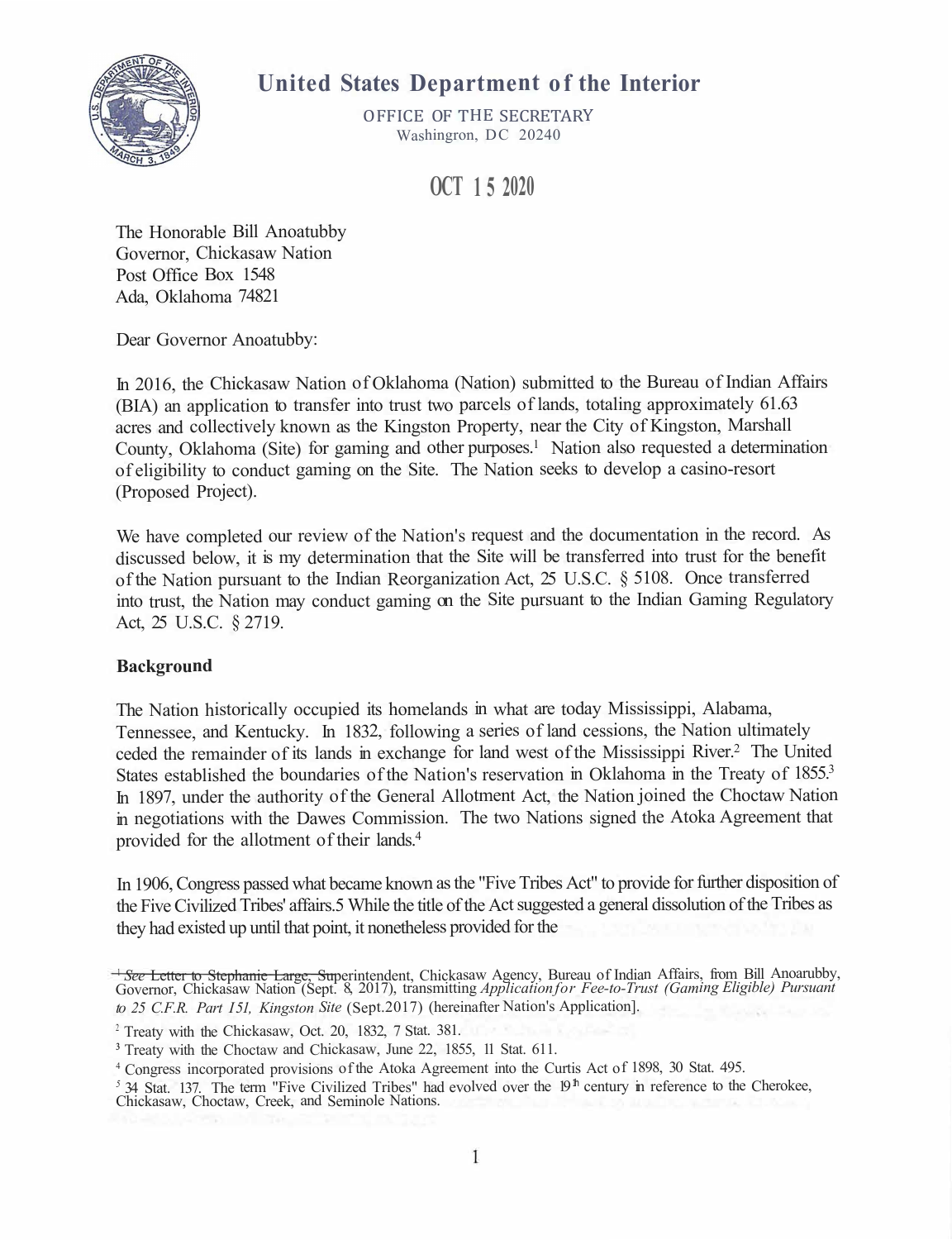continuation of tribal governance. Significantly, however, the Act curtailed the Five Tribes' autonomy by granting authority to the President of the United States to approve any ordinance, act, or resolution of a tribal council or legislature.<sup>6</sup> The Act also established that the President would play a central role in the continuity of the Five Tribes' leadership.<sup>7</sup> While Section 6 of the Five Tribes Act only authorized the President to become involved in the removal or selection of the Five Tribes' governors in limited circumstances, the governors would, in practice, not be directly elected, but rather appointed by the President or acknowledged by congressional action for much of the twentieth century.  $8$  Underscoring the United States' pervasive role in exercising jurisdiction over the Nation in 1934, President Herbert Hoover directly appointed and re-appointed the Nation's governor, Ben H. Dwight, to serve terms from 1930 to  $1936$ <sup>9</sup>

The Nation once held patented title to  $4,707,081.72$  acres of land. <sup>10</sup> As a result of the allotment process, the Nation and its citizens lost most of their tribal lands. The Nation currently has approximately 6,491.60 acres of trust land, which is only 0.13 percent of its land prior to allotment.<sup>11</sup>

#### **Description of the Property**

The Site is located approximately 3 miles east of the City of Kingston in Marshall County.<sup>12</sup> The Nation has held the Site in fee since  $2017$ .<sup>13</sup> The Site consists of two parcels -the approximately 11. 71-acre west parcel and the approximately 49. 92-acre east parcel. The west parcel, located a half a mile from the east parcel, will used for treatment lagoons for wastewater generated by the casino-resort located on the east parcel. Maps showing the location of the Site are included as Enclosure 1. The legal description of the Site is included as Enclosure 2.

#### **Eligibility for Gaming Pursuant to the Indian Gaming Regulatory Act**

Congress enacted the Indian Gaming Regulatory Act (IGRA) to provide a statutory basis for the operation of gaming by Indian tribes as a means of promoting tribal economic development, self-sufficiency, and strong tribal governments.<sup>1</sup><sup>4</sup> Section 2719 of IGRA generally prohibits gaming activities on lands acquired in trust by the United States on behalf of a tribe after October 17, 1988. Congress expressly provided several exceptions to the general prohibition. One such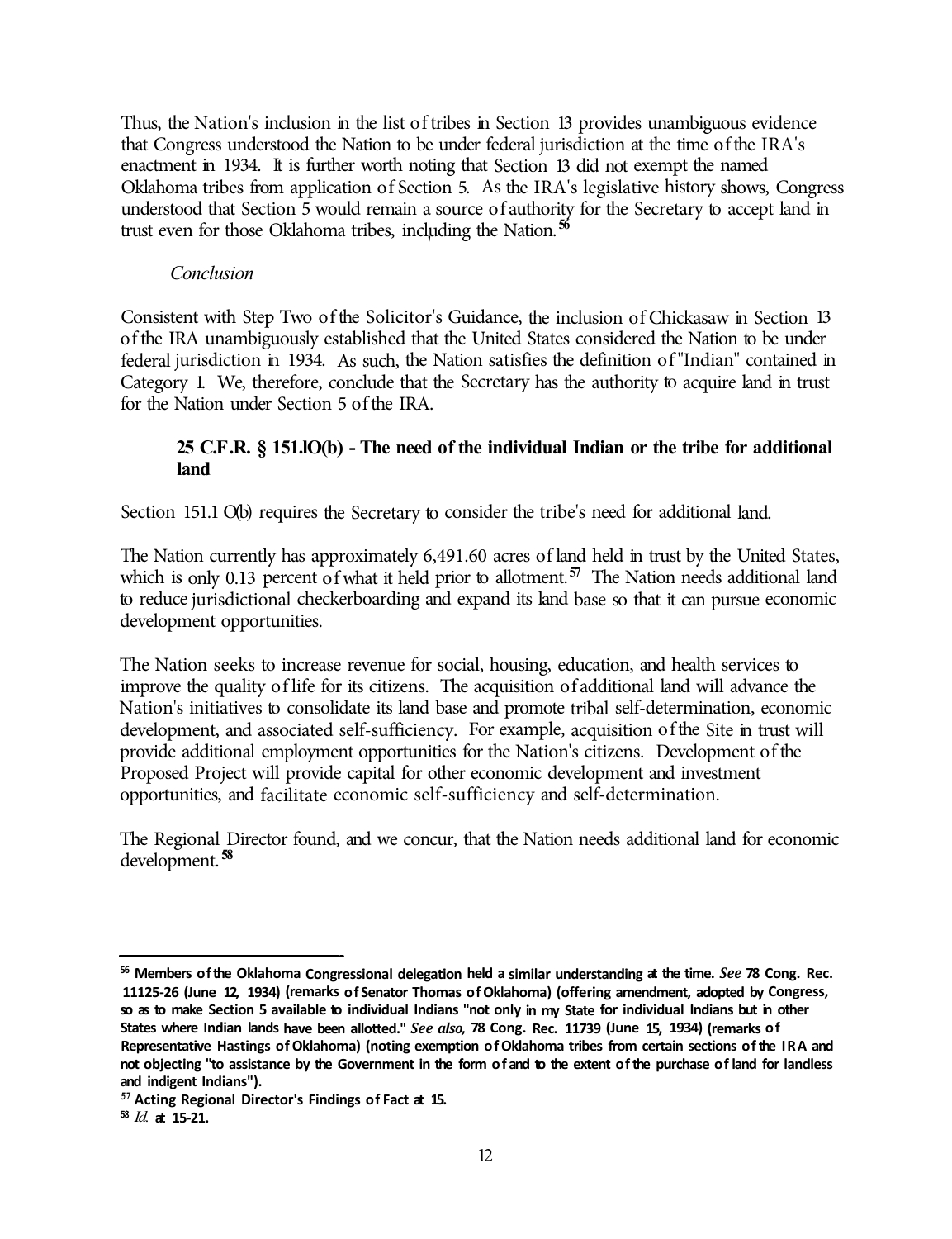#### **25 C.F.R. § 151.1(c) -The purposes for which the land will be used**

Section  $151.10(c)$  requires the Secretary to consider the purposes for which land will be used in evaluating a trust application.

The Nation proposes to develop a casino-resort and associated facilities on the Site. Proposed facilities include a casino with a 9,633-square foot (sf) gaming floor with 300 gaming machines and five table games.<sup>59</sup> The casino will be open 24 hours a day, 7 days a week. The Site will also include a 40-room hotel, restaurant and retail space, meeting space, and back-of-house areas. Approximately 556 surface-level parking spaces will be constructed to accommodate patrons and employees. The Nation will also construct 10 rental cabins along Lake Texoma. The Proposed Project will create 174 direct and indirect new employment opportunities.

#### **25 C.F.R. § 151.1(e) - If the land to be acquired is in unrestricted fee status, the impact on the State and its political subdivisions resulting from the removal of the land from the tax rolls**

Section 151.10(e) requires consideration of the impact on the state and its political subdivisions resulting from removal of land from the tax rolls.

By correspondence dated October 10, 201 7, the BIA solicited comments, from the following state and local governments regarding the potential impact of the proposed acquisition on regulatory jurisdiction, real property taxes, and special assessments: 82

- Governor of Oklahoma
- Oklahoma Tax Commission
- Marshall County Commissioners
- Marshall County Treasurer
- Marshall County Assessor
- Marshall County Sheriff

Prior to its sale in October 2016, the State owned the Site and collected no taxes. The Marshall County Assessor's office responded to the BIA' s request for comments stating that property taxes in the amount of \$36,009 were assessed against the subject property for tax year 2017, there were no special assessments or governmental services being provided to the property, and there is no zoning in that part of the county.<sup>61</sup> The BIA received no additional comments.

As discussed below, potential impacts from the loss of the state and federal **tax** revenue will be more than offset by increased economic output from the construction and operation of the Proposed Project.

<sup>59</sup> *Environmental Assessment, Chickasaw Nation, Kingston Casino Resort Project* (EA), *§* 2.1.1.

 $^{60}_{60}$  Acting Regional Director's Findings of Fact, Exhibit 18.

<sup>61</sup> *See* Letter to S. Ashley Large, Bureau of Indian Affairs, Eastern Oklahoma Regions, Chickasaw Agency, from Debbie Croasdale, Marshal County Assessor (Oct. 16, 2017), in Acting Regional Director's Findings of Fact, Exhibit 19.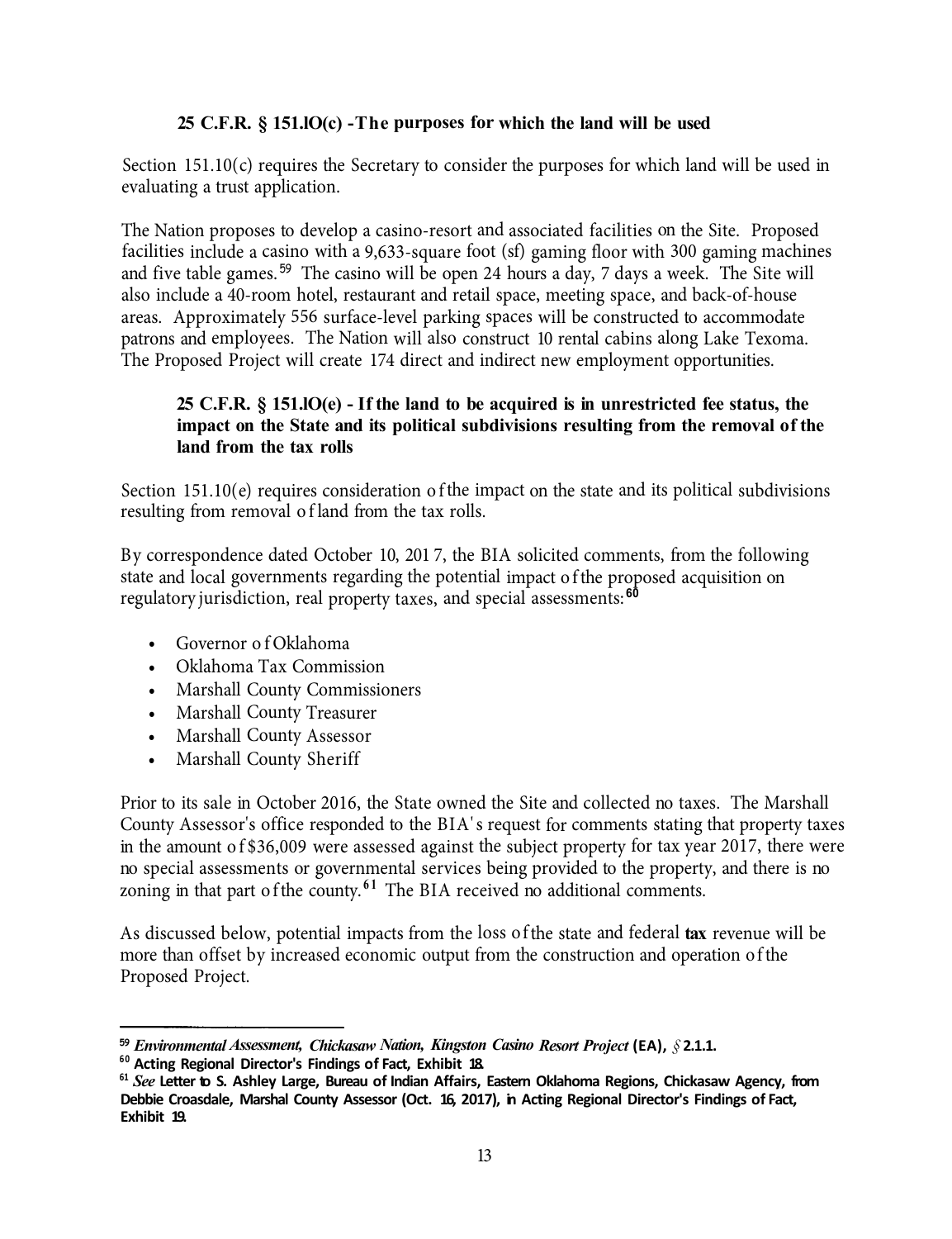#### *Economic Output and Employment*

The Proposed Project would result in a variety of benefits to the regional economy, including increases in overall economic output, and employment opportunities. Construction and operation of the Proposed Project would generate substantial temporary and ongoing employment opportunities and wages that would be primarily filled by the available labor force in Marshall County.<sup>62</sup>

The total estimated economic impact on the regional economy in year one for the Proposed Project is estimated to be approximately \$58 million.<sup>63</sup> The five-year total estimated economic impact on the regional economy from the Proposed Project is approximately \$168 million. 64

The Proposed Project will impact the regional economy in three beneficial ways.<sup>65</sup> First, the direct impact of the initial construction spending and annual operating revenue of the casino and retail space. Second, the indirect impact of companies supplying the construction company, and companies supplying casino annual operations. Third, the induced impact of the employees of all the aforementioned companies receiving a paycheck and spending it in the regional economy.

#### *Construction*

The total construction costs for the Proposed Project are estimated to be \$19,420,000.<sup>66</sup> After including, direct impact of construction costs, the indirect impact of spending from the construction company suppliers, and the induced impact from spending from employees of these companies, the total impact on regional economic output from initial construction of the development is estimated to be \$34,345,727. **67** 

New one-time employment opportunities throughout Marshall County would be generated during the construction phase of the Proposed Project.

#### *Operations*

Annual revenue from the operations is estimated to be  $$15,862,427$ .<sup>68</sup> By including the direct impact of revenue from the casino and hotel, the indirect impact of spending from the casino and hotel suppliers, and the induced impact from spending from employees of these companies, the total impact on regional economic output from the development's annual revenue is estimated to be \$22,860,136. **<sup>69</sup>**

**<sup>69</sup>***Jd* 

**<sup>62</sup> EA § 4.6.1.** 

**<sup>63</sup> Economic Impact Analysis of the Kingston Gaming Development at 2, in EA Appendix H (Economic Analysis). <sup>64</sup>Jd** 

*<sup>6</sup>s Id* 

**<sup>66</sup>***Id.* **at 3.** 

*<sup>61</sup>Id.*  <sup>68</sup>*/d*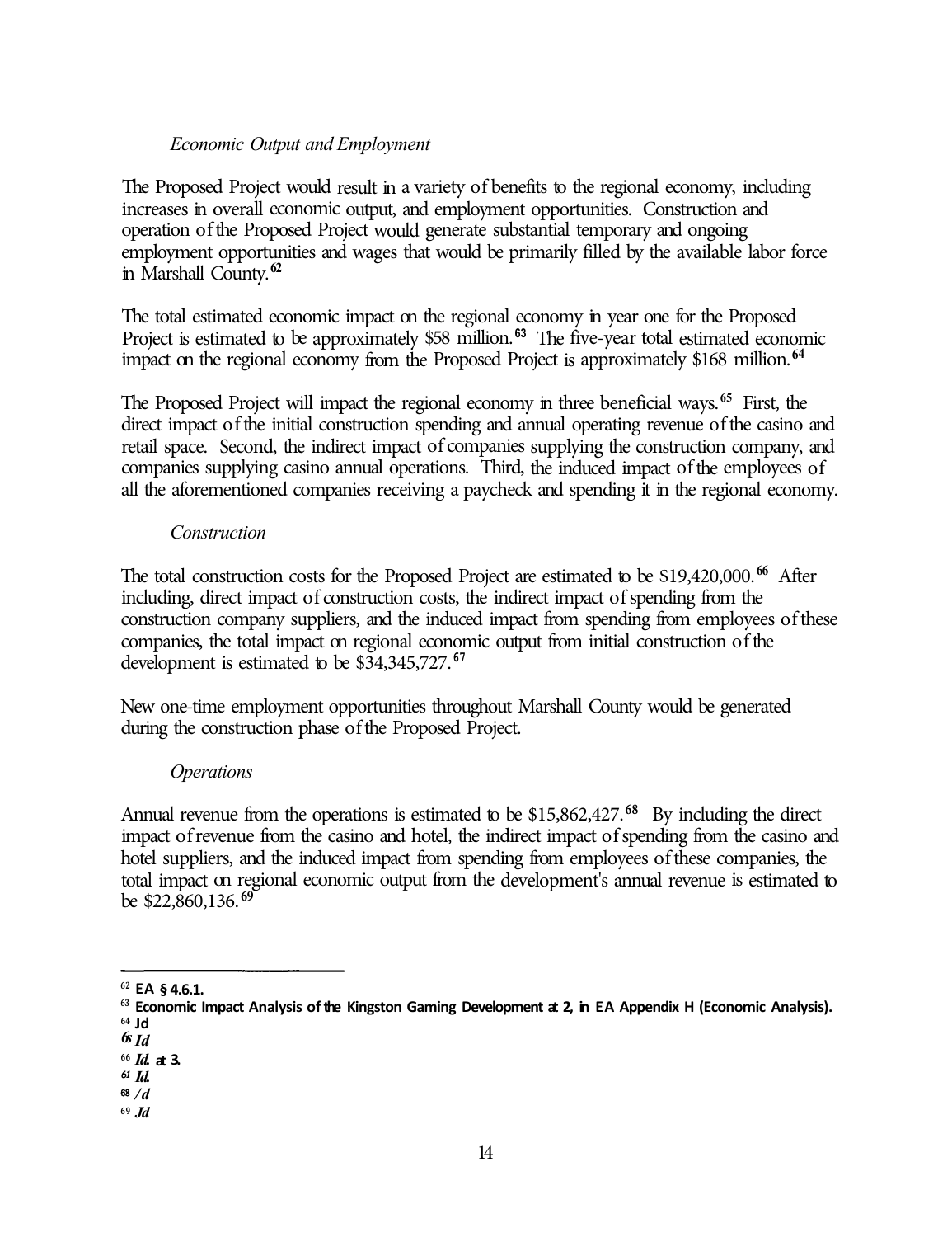Operation of the Proposed Project would generate 174 new full-time employment positions. These employment figures are net any loss of employees from the Nation's existing Texoma casino. Of the 174 jobs generated, 108 would be a direct result of the Proposed Project, while the remaining 66 consist of indirect and induced employment opportunities.

# *Tax Impacts*

The Proposed Project will generate new tax revenue. Annual state income tax withholdings from employees in year one at the Proposed Project are estimated to be \$79,209.<sup>70</sup> An estimated \$367,919 in annual payments will be made to Social Security and Medicare through employer and employment contributions. In addition, annual federal income taxes withholdings from employees are estimated to be \$260,397, and annual State income taxes withholdings are estimated to be \$79,209.**<sup>7</sup> <sup>1</sup>**

# *Conclusion*

The Acting Regional Director found, and we concur, that any potential impacts from the loss of the state and federal tax revenue from removal of the Site from the tax rolls would be more than offset by the contributions and economic development provided by the Proposed Project.  $\sqrt{2}$  The Proposed Project will result in beneficial impacts to employment and the regional economy. Increased local, state and federal tax revenue resulting from construction and operation of the Proposed Project will offset potential impacts to state and local governments resulting from removal of Site from the tax rolls.

## **25 C.F.R. § 151.10(1) - Jurisdictional problems and potential conflicts of land use which may arise**

Section 151.1 O(f) requires the Secretary to consider whether any jurisdictional problems and potential conflicts of land use may arise.

As discussed above, the BIA by correspondence dated October 10, 2017, requested comments regarding jurisdictional problems and potential conflicts of land use from state and local governments. The BIA received no comments in response.<sup>73</sup>

# *Land Use*

The Site consists of the approximately 11. 71-acre west parcel and the approximately 49.92-acre east parcel. The west parcel is located approximately half a mile from the east parcel. The west parcel will be used for wastewater treatment and the east parcel will be used for the casino-

**<sup>70</sup>***Id.* at 1.

**<sup>71</sup>***Id* at 3.

**<sup>72</sup>**Acting Regional Director's Findings of Fact at 24.

**<sup>73</sup>***Id.* at 25.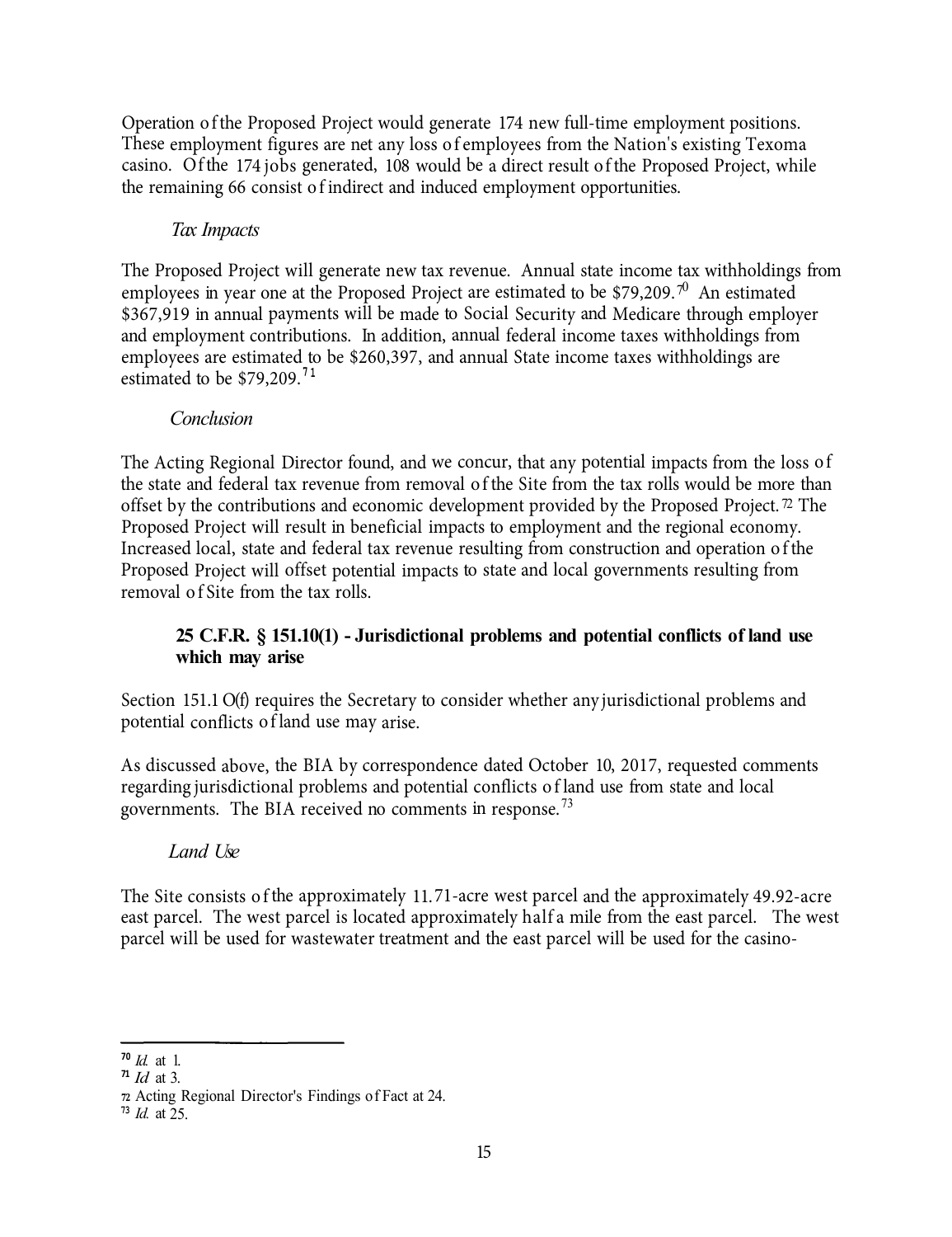resort. The entire Site is located on unzoned rural land outside of the incorporated limits of any municipalities in Marshall County.<sup>74</sup>

From the 1950s to 2008, the east parcel was part of Lake Texoma State Park, and included park infrastructure including a lodge, cabins, campsites, picnic areas and shelters, boat rentals, and a gift shop.<sup>75</sup> The State authorized the sale of the park in 2005 to a developer who planned to build a hotel and water park on the site, but abandoned those plans and sold the Site back to the state.<sup>76</sup> The Nation subsequently purchased the Site in 2008.

Portions of the east parcel still contain unused park infrastructure such as paved surfaces and vacant buildings. Most of the east parcel is undeveloped and covered in natural vegetation. The west parcel is undeveloped and consists of cleared fields with a heavily wooded border.

Lake Texoma State Park, which has recreational amenities such as campgrounds, picnic areas, and boat docks, borders the east parcel to the south and east. Other nearby land uses include the Chickasaw Pointe Golf Course to the north, and Catfish Bay, a private marina, approximately one third of a mile southeast of the east parcel. A small local airstrip owned by the U.S. Army Corps of Engineers is located between the east and west parcels. The FAA determined there would be no hazard to air navigation from the Proposed Project.  $\pi$  An abandoned golf course lies to the southwest of the east parcel, a portion of which is located within the southern portion of the east parcel. The adjacent property south of the west parcel contains existing wastewater lagoons. A residential neighborhood is located approximately 500 feet west of the west parcel.

The Proposed Project will be compatible with regional recreational uses in the area, including golfing, fishing, boating, camping and tourism activities.<sup>78</sup> The addition of wastewater lagoons on the west parcel are consistent with the wastewater lagoons on the adjacent property. The Proposed Project would not introduce a new land use in the area that would be incompatible with neighboring land uses. The Proposed Project would not physically disrupt neighboring land uses, prohibit access to neighboring parcels, or otherwise significantly conflict with neighboring land uses.

# *Law Enforcement and Fire Protection*

The Chickasaw Nation Lighthorse Police Department currently provides law enforcement services to the Site.<sup>79</sup> If necessary, additional law enforcement services will be provided through the cross-deputization agreements between the Chickasaw Nation, Bureau of Indian Affairs, and the State of Oklahoma and its subdivisions, including Marshall County Sheriffs Office and the City of Kingston Police Department.  $80$  The Kingston Fire Department provides fire response

**<sup>74</sup>**EA § 3.8.2.

*<sup>1</sup>S Id.* 

*<sup>16</sup>[d.* 

**<sup>77</sup>** EA § 4.8. l. *<sup>18</sup>*[d.

*<sup>19</sup> Id.* at § 4. 9 .1.

**<sup>80</sup>**Acting Regional Director's Findings of Fact at 25, Attachments 45-49 (Cross Deputization Agreements between the BIA, Nation, State of Oklahoma, Marshall County, and City of Kingston).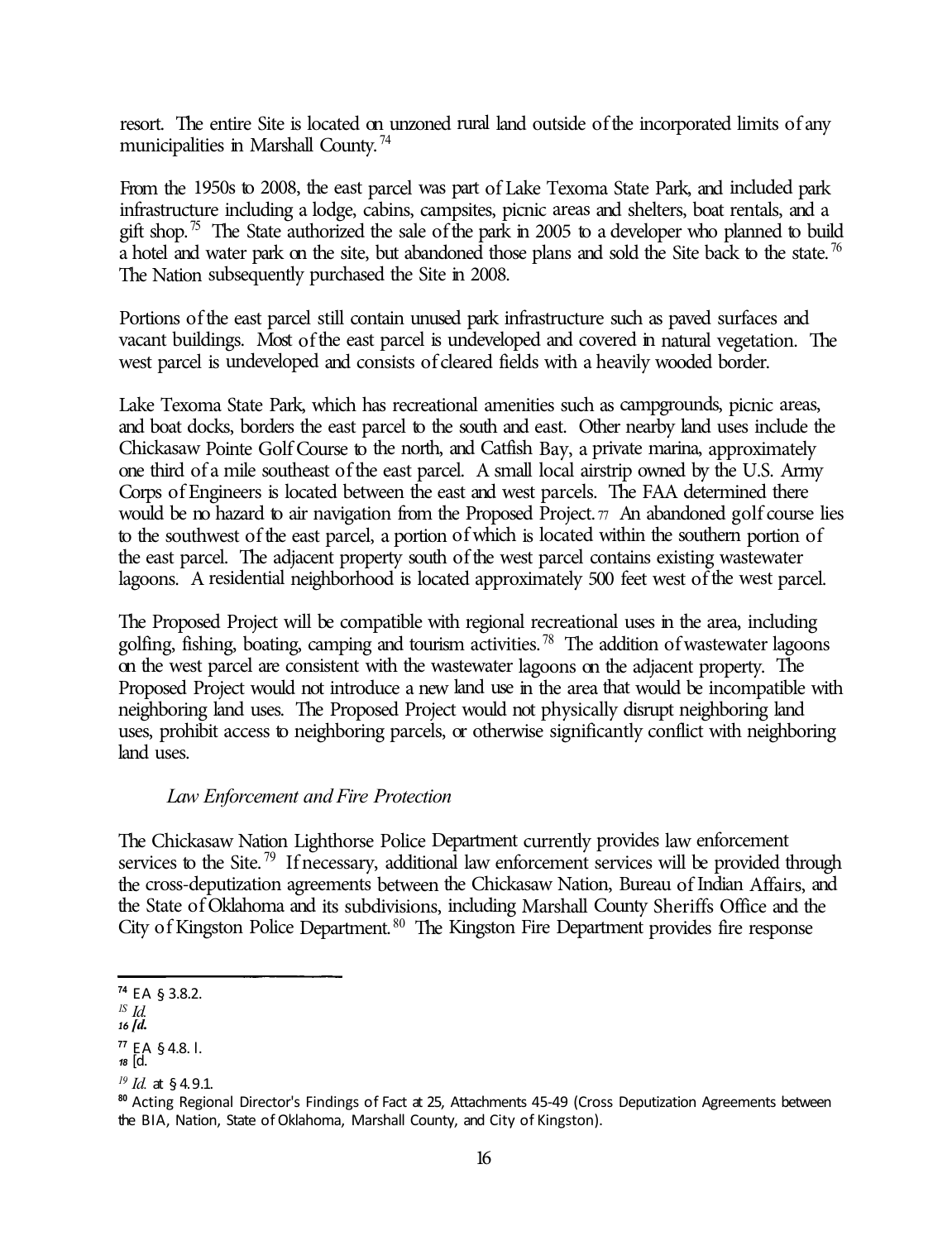services to the Site. Marshal County will provides emergency services to the Site. Both have committed to the continuation of services to the Site after its transfer into trust.<sup>81</sup>

The Regional Director found, and we concur, that the transfer of the Site into trust would not cause conflicts of land use or other jurisdictional problems. <sup>82</sup>

### **25 C.F.R. § 151.lO(g) - If the land to be acquired is in fee status, whether the Bureau of Indian Affairs is equipped to discharge the additional responsibilities resulting from the acquisition of the land in trust status**

Section 151.1 O(g) requires the Secretary to determine whether the BIA has the resources to assume additional responsibilities if the land is acquired in trust.

The BIA Chickasaw Agency is responsible for the administration of the realty program functions associated with the management of trust lands within its administrative jurisdiction. The Regional Director determined that the Chickasaw Agency has adequate resources to assume the additional responsibilities resulting from the acquisition of the Site in trust. **<sup>83</sup>**

### **25 C.F.R. § 151.lO(h) - The extent to which the applicant has provided information that allows the Secretary to comply with 516 DM 6, appendix 4, National Environmental Policy Act Revised Implementing Procedures, and 602 DM 2, Land Acquisitions: Hazardous Substances Determinations**

Section 151.1 O(h) requires the Secretary to consider the availability of information necessary for compliance with the National Environmental Policy Act (NEPA), 42 U.S.C. § 4321 *et seq.,* and a determination on the presence of hazardous substances.

# *602 DM 2, Land Acquisitions: Hazardous Substances Determinations*

The BIA reviewed the Phase I Environmental Site Assessment (ESA) for the Site in April 2016.<sup>84</sup> The ESA identified no historic or current Recognized Environmental Concerns. The BIA found the ESA complied with the ASTM Standard E 1527-13. An updated ESA will be completed prior to transferring the Site into trust.

# *National Environmental Policy Act*

The BIA prepared an environmental assessment (EA) pursuant to the National Environmental Policy Act (NEPA), 42 U.S.C § 4321 *et seq.* The EA evaluated the transfer of the Site into trust and the subsequent development of the Proposed Project by the Nation. The BIA made the EA

<sup>&</sup>lt;sup>81</sup> EA§ 4.9.1. Appendix C (will-serve letter provided to the Nation on February 14, 2017.

<sup>82</sup> Acting Regional Director's Findings of Fact at 25.

<sup>83</sup>*Id.* at 25-26.

<sup>84</sup>*See id.* at 26.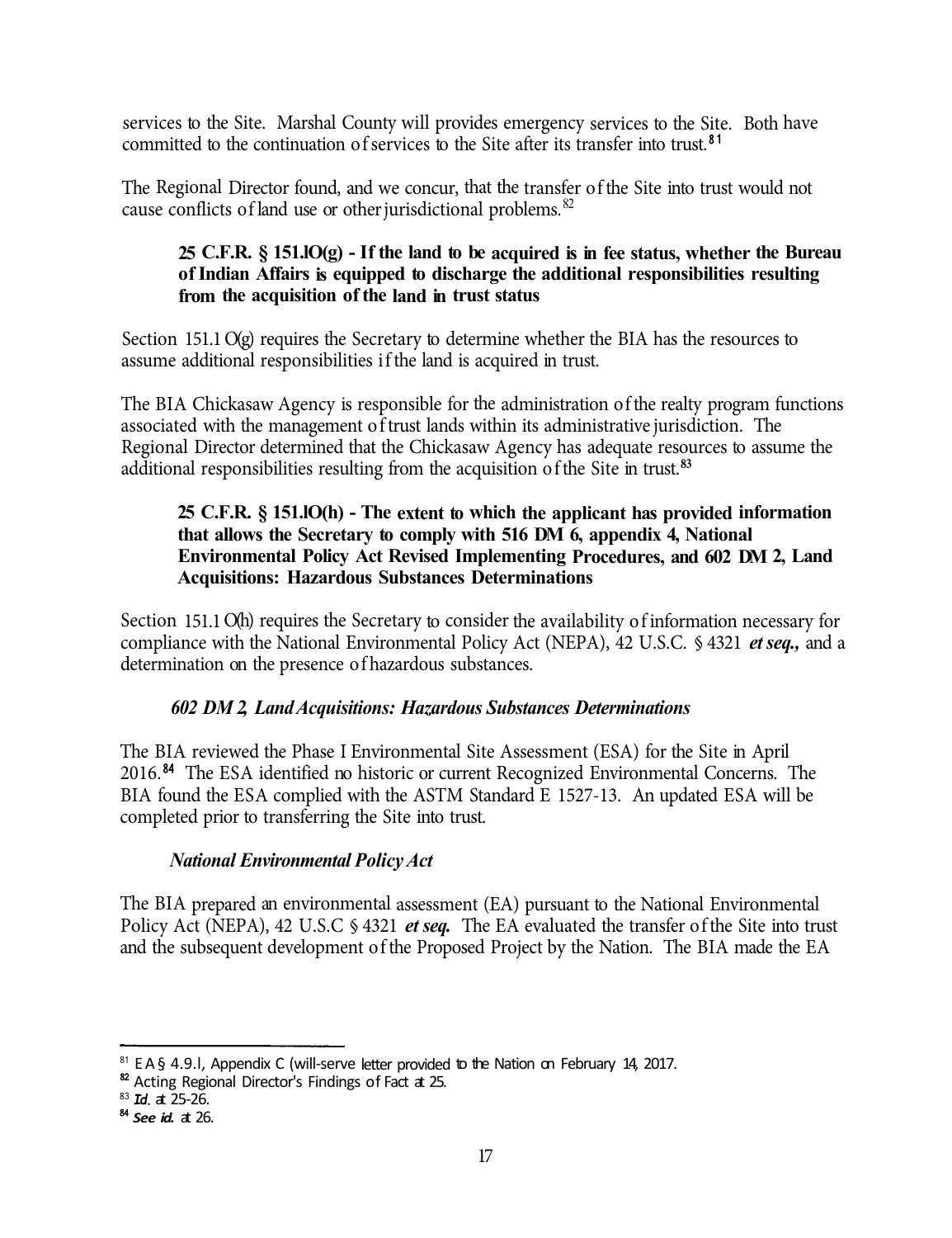available for public comment from March 12, 2020 to April 13, 2020.<sup>85</sup> The BIA received no comments from the public. The EA is available *www.kingstoncasinoea.com.* 

The BIA considered three alternatives:

# *Alternative A* - *Proposed Project*

Alternative A consists of the transfer of the approximately  $61.63$ -acre Site into trust.<sup>86</sup> The Site consists of two parcels - the approximately  $11.71$ -acre west parcel and the approximately 49.92acre east parcel. Under Alternative A, the Nation proposes to develop a casino-resort and associated facilities on the west parcel. Proposed facilities include a casino with a 9,633-square sf gaming floor with 300 gaming machines and five table games.  $87$  The Proposed Project would also include a 40-room hotel, restaurant and retail space, meeting space, and back-of-house areas. Approximately 556 surface-level parking spaces would be constructed to accommodate patrons and employees. The Nation would also construct 10 rental cabins along Lake Texoma. The west parcel would be used for treatment lagoons for wastewater generated by the casinoresort. The casino-resort would be open 24 hours a day, 7 days a week.

## *Alternative B* - *Reduced Intensity Alternative*

Alternative B consists of the transfer of the Site into trust and the subsequent development of a casino-resort on the east parcel. The west parcel would be used for treatment lagoons for wastewater generated by the casino-resort. Alternative Bis similar to Alternative A, except that the casino resort and associated facilities would be reduced in size and no cabins would be developed.

# *Alternative C* -*No Action Alternative*

Under the No Action Alternative, the Department would not transfer the Site into trust, no development would occur, and the land would remain in its existing condition.

# *Selection of Preferred Alternative*

We have determined that the Department will implement Alternative A as the Preferred Alternative. This decision is based on the environmental analysis in the EA, a consideration of economic and technical factors, and the purpose and need for action. Of the alternatives evaluated in the EA, Alternative A will best meet the purpose and need for action because it best promotes the long-term economic development and self-sufficiency, self-determination, and selfgovernance of the Nation.

**<sup>85</sup>**Email to Maria Wiseman, Deputy Director, Office of Indian Gaming, from Gus Porter, Realty Office, Chickasaw Agency (May 11, 2020).

**<sup>86</sup>**We note that the Acting Regional Director identifies the Site as consisting of approximately 61.63 acres (east parcel 49.92 acres and west parcel 11.71 acres), whereas the EA rounds the acreage up to 61.7. *See* Memorandum to Deputy Director, Office of Indian Gaming, from Acting Regional Director, Eastem Oklahoma Region (Jan. 30, 2020), Acting Regional Director's Findings of Fact at 6.

**<sup>87</sup>**EA § 2.1.1.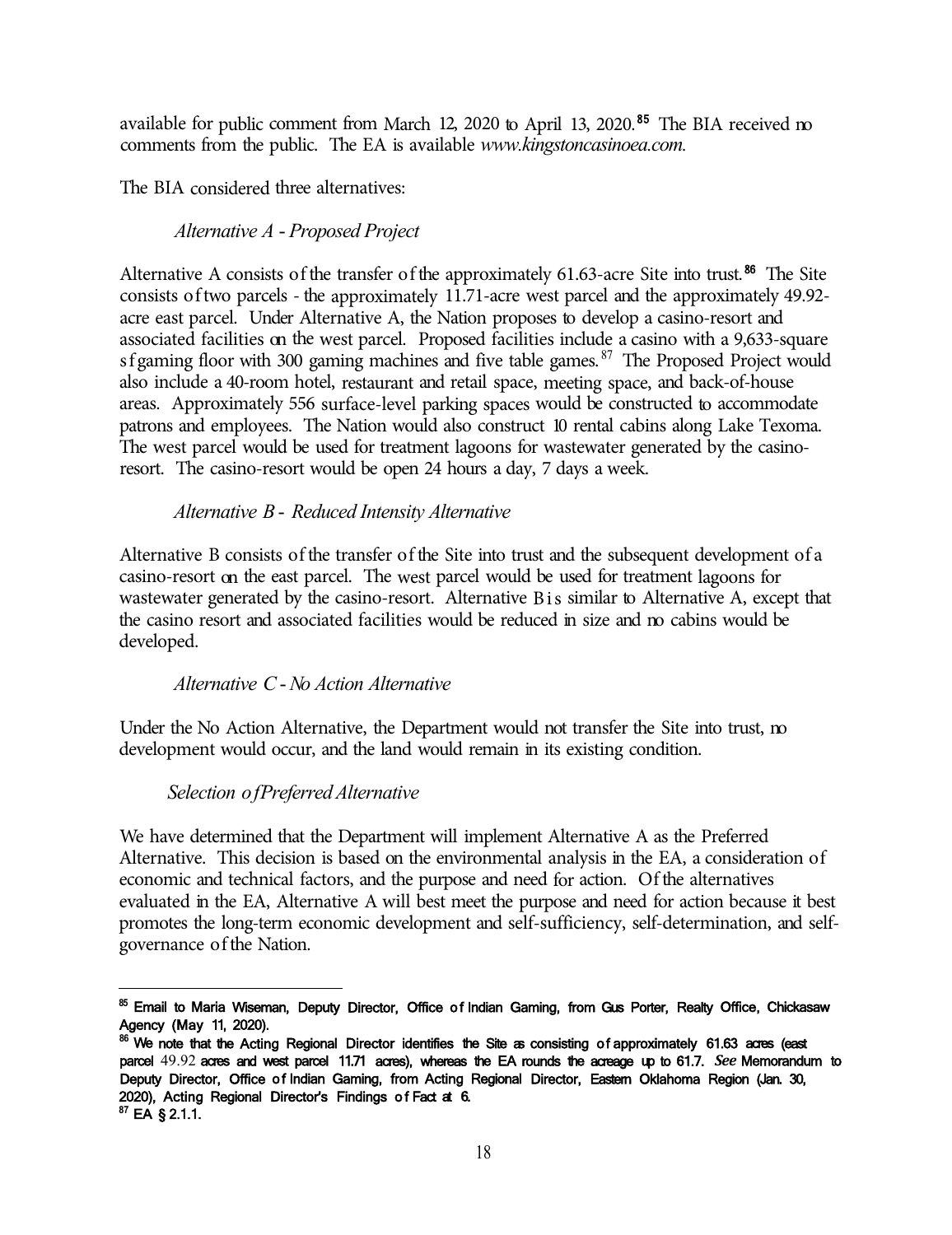#### *Environmental Analysis*

The BIA evaluated in the EA potential impacts to land resources; water resources; air quality; biological resources; cultural resources; socioeconomic conditions; transportation networks; land use; public services; visual resources; noise; and hazardous materials. The EA describes the Best Management Practices (BMPs) in Section 2.1.2 that are incorporated into the project design to eliminate or substantially reduce any environmental consequences to less-than-significant levels.

#### *Findings*

As discussed in detail in the EA and Finding of No Significant Impact (FONS I), we conclude that the development of the Proposed Project on the Site will not result in significant impacts to the human environment, and, therefore, an environmental impact statement is not required. The EA is available at *www.kingstoncasinoea.com.* The FONSI is included as Enclosure 3.

#### *NEPA Determination*

Based on the findings in the EA, I determine that transferring the Kingston Site into trust and the subsequent development of the Proposed Project by the Nation will have no significant impact on the quality of the human environment. In accordance with Section  $102(2)(c)$  of NEPA, an environmental impact statement is not required. This fulfills the requirements of NEPA as set out in the Council on Environmental Quality Regulations for implementing NEPA, 40 C.F .R. Parts 1500-1508, and the BIA NEPA Guidebook, 59 IAM 3-H, August 2012.

#### **Decision to approve the Nation's fee-to-trust application**

Pursuant to Section 5 of the IRA, 25 U.S.C. § 5108, the Department will acquire the Kingston Site in trust for the Chickasaw Nation. Further, pursuant to Section 2719 ofIGRA, 25 U.S.C. § 2719(a), the Kingston Site will be eligible for gaming upon its acquisition in trust. Consistent with applicable law, upon completion of the requirements of 25 C.F.R. § 151.13 and any other